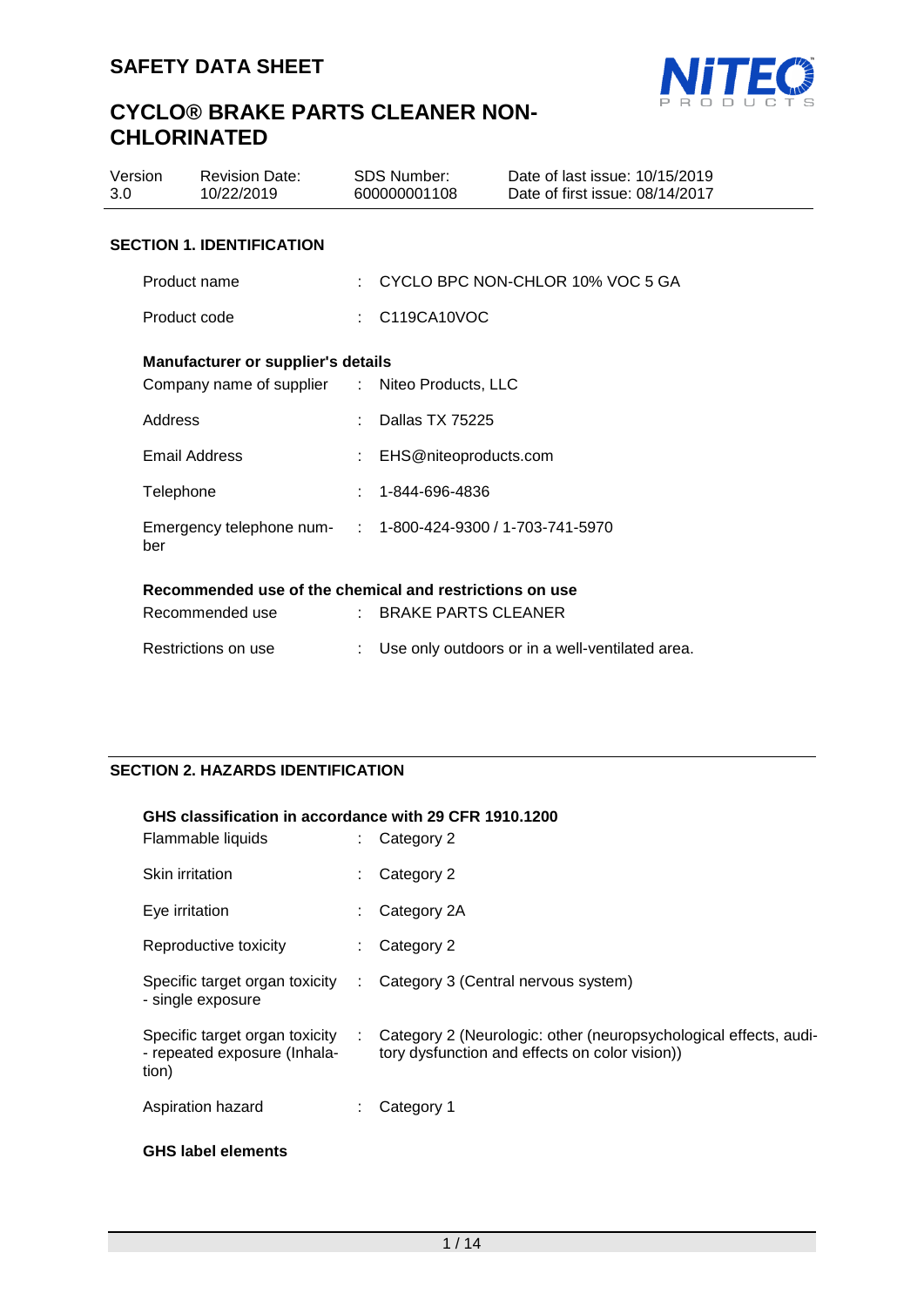

| Version<br>3.0 | <b>Revision Date:</b><br>10/22/2019 | <b>SDS Number:</b><br>600000001108                                                                       | Date of last issue: 10/15/2019<br>Date of first issue: 08/14/2017                                                                                                                                                                                                                                                                                                                                                                                                                                                                                                                                                                                                                                                                                |
|----------------|-------------------------------------|----------------------------------------------------------------------------------------------------------|--------------------------------------------------------------------------------------------------------------------------------------------------------------------------------------------------------------------------------------------------------------------------------------------------------------------------------------------------------------------------------------------------------------------------------------------------------------------------------------------------------------------------------------------------------------------------------------------------------------------------------------------------------------------------------------------------------------------------------------------------|
|                | Hazard pictograms                   |                                                                                                          |                                                                                                                                                                                                                                                                                                                                                                                                                                                                                                                                                                                                                                                                                                                                                  |
|                | Signal word                         | Danger                                                                                                   |                                                                                                                                                                                                                                                                                                                                                                                                                                                                                                                                                                                                                                                                                                                                                  |
|                | <b>Hazard statements</b>            | Causes skin irritation.<br>Causes serious eye irritation.                                                | Highly flammable liquid and vapour.<br>May be fatal if swallowed and enters airways.<br>May cause drowsiness or dizziness.<br>Suspected of damaging the unborn child.<br>May cause damage to organs (Neurologic: other (neuropsycho-<br>logical effects, auditory dysfunction and effects on color vision))<br>through prolonged or repeated exposure if inhaled.                                                                                                                                                                                                                                                                                                                                                                                |
|                | Precautionary statements            | <b>Prevention:</b>                                                                                       |                                                                                                                                                                                                                                                                                                                                                                                                                                                                                                                                                                                                                                                                                                                                                  |
|                |                                     | understood.<br>smoking.<br>Keep container tightly closed.<br>Use only non-sparking tools.<br>protection. | Obtain special instructions before use.<br>Do not handle until all safety precautions have been read and<br>Keep away from heat/sparks/open flames/hot surfaces. No<br>Ground/bond container and receiving equipment.<br>Use explosion-proof electrical/ ventilating/ lighting equipment.<br>Take precautionary measures against static discharge.<br>Do not breathe dust/ fume/ gas/ mist/ vapours/ spray.<br>Wash skin thoroughly after handling.<br>Use only outdoors or in a well-ventilated area.<br>Wear protective gloves/ protective clothing/ eye protection/ face                                                                                                                                                                      |
|                |                                     | <b>Response:</b><br>rinsing.<br>Do NOT induce vomiting.<br>foam to extinguish.<br>Storage:               | IF SWALLOWED: Immediately call a POISON CENTER/doctor.<br>IF ON SKIN (or hair): Take off immediately all contaminated<br>clothing. Rinse skin with water/shower.<br>IF INHALED: Remove person to fresh air and keep comfortable<br>for breathing. Call a POISON CENTER/doctor if you feel unwell.<br>IF IN EYES: Rinse cautiously with water for several minutes.<br>Remove contact lenses, if present and easy to do. Continue<br>IF exposed or concerned: Get medical advice/ attention.<br>If skin irritation occurs: Get medical advice/attention.<br>If eye irritation persists: Get medical advice/attention.<br>Take off contaminated clothing and wash before reuse.<br>In case of fire: Use dry sand, dry chemical or alcohol-resistant |
|                |                                     |                                                                                                          | Store in a well-ventilated place. Keep container tightly closed.<br>Store in a well-ventilated place. Keep cool.                                                                                                                                                                                                                                                                                                                                                                                                                                                                                                                                                                                                                                 |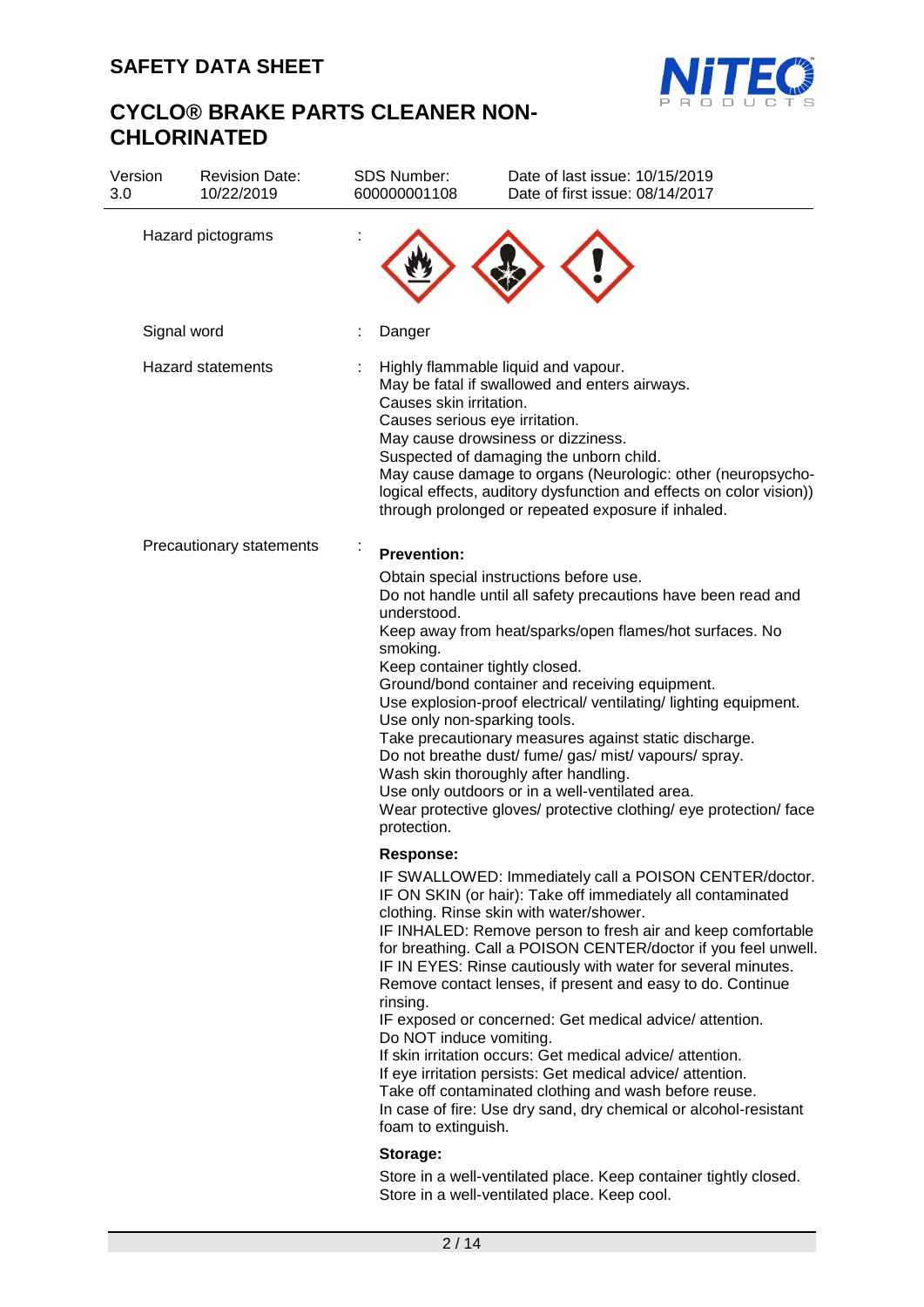

| Version<br>3.0 | <b>Revision Date:</b><br>10/22/2019 | <b>SDS Number:</b><br>600000001108 | Date of last issue: 10/15/2019<br>Date of first issue: 08/14/2017 |  |  |  |
|----------------|-------------------------------------|------------------------------------|-------------------------------------------------------------------|--|--|--|
|                |                                     | Store locked up.                   |                                                                   |  |  |  |
|                |                                     | Disposal:                          |                                                                   |  |  |  |
|                |                                     | plant.                             | Dispose of contents/ container to an approved waste disposal      |  |  |  |

#### **Other hazards**

None known.

## **SECTION 3. COMPOSITION/INFORMATION ON INGREDIENTS**

Substance / Mixture : Mixture

#### **Hazardous components**

| Chemical name                        | CAS-No.         | Concentration (% w/w) |
|--------------------------------------|-----------------|-----------------------|
| <b>Acetone</b>                       | 67-64-1         | $>= 90 - 100$         |
| Toluene                              | $1108 - 88 - 3$ | $>= 5 - < 10$         |
| Heptane, branched, cyclic and linear | 426260-76-6     | $> = 1 - 5$           |
|                                      |                 |                       |

Any concentration shown as a range is to protect confidentiality or is due to batch variation.

## **SECTION 4. FIRST AID MEASURES**

| General advice          | Move out of dangerous area.<br>Show this safety data sheet to the doctor in attendance.<br>Symptoms of poisoning may appear several hours later.<br>Do not leave the victim unattended.                                                                  |
|-------------------------|----------------------------------------------------------------------------------------------------------------------------------------------------------------------------------------------------------------------------------------------------------|
| If inhaled              | Move to fresh air.<br>Consult a physician after significant exposure.<br>If unconscious, place in recovery position and seek medical<br>advice.<br>If symptoms persist, call a physician.                                                                |
| In case of skin contact | If on clothes, remove clothes.<br>Remove contaminated clothing. If irritation develops, get med-<br>ical attention.<br>If on skin, rinse well with water.<br>Wash contaminated clothing before re-use.<br>If skin irritation persists, call a physician. |
| In case of eye contact  | Immediately flush eye(s) with plenty of water.<br>Remove contact lenses.<br>Protect unharmed eye.<br>Keep eye wide open while rinsing.<br>If eye irritation persists, consult a specialist.                                                              |
| If swallowed            | Obtain medical attention.<br>Do NOT induce vomiting.<br>Do not give milk or alcoholic beverages.<br>Never give anything by mouth to an unconscious person.<br>If symptoms persist, call a physician.                                                     |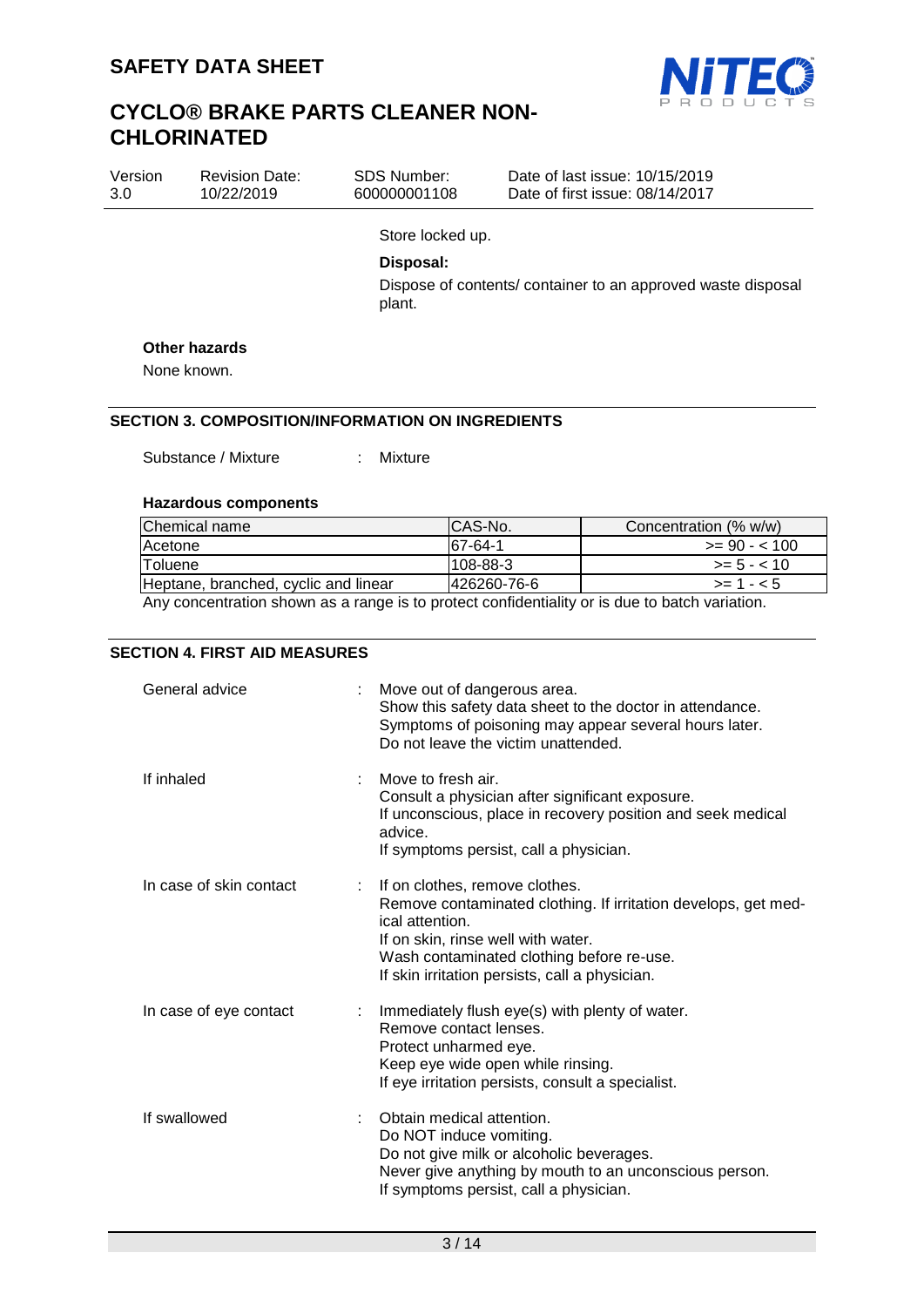

| Version | <b>Revision Date:</b>                                  | <b>SDS Number:</b>                                                                      | Date of last issue: 10/15/2019                                                                                                                                                                                                                                                                          |
|---------|--------------------------------------------------------|-----------------------------------------------------------------------------------------|---------------------------------------------------------------------------------------------------------------------------------------------------------------------------------------------------------------------------------------------------------------------------------------------------------|
| 3.0     | 10/22/2019                                             | 600000001108                                                                            | Date of first issue: 08/14/2017                                                                                                                                                                                                                                                                         |
| delayed | Most important symptoms<br>and effects, both acute and | ÷.<br>Causes skin irritation.<br>Causes serious eye irritation.<br>exposure if inhaled. | This material (or a component) has produced hyperglycemia<br>and ketosis following substantial ingestion.<br>May be fatal if swallowed and enters airways.<br>May cause drowsiness or dizziness.<br>Suspected of damaging the unborn child.<br>May cause damage to organs through prolonged or repeated |

### **SECTION 5. FIREFIGHTING MEASURES**

| Suitable extinguishing media :                     |    | Water spray<br>Carbon dioxide (CO2)<br>Dry chemical<br>Alcohol-resistant foam                                                                                                                                                                                                              |
|----------------------------------------------------|----|--------------------------------------------------------------------------------------------------------------------------------------------------------------------------------------------------------------------------------------------------------------------------------------------|
| Unsuitable extinguishing<br>media                  |    | : High volume water jet                                                                                                                                                                                                                                                                    |
| fighting                                           |    | Specific hazards during fire- : Do not allow run-off from fire fighting to enter drains or water<br>courses.                                                                                                                                                                               |
| Hazardous combustion prod- : Carbon oxides<br>ucts |    |                                                                                                                                                                                                                                                                                            |
| ods                                                |    | Specific extinguishing meth- : Product is compatible with standard fire-fighting agents.                                                                                                                                                                                                   |
| Further information                                | t. | Use extinguishing measures that are appropriate to local cir-<br>cumstances and the surrounding environment.<br>Fire residues and contaminated fire extinguishing water must<br>be disposed of in accordance with local regulations.<br>Use a water spray to cool fully closed containers. |
| Special protective equipment :<br>for firefighters |    | In the event of fire, wear self-contained breathing apparatus.                                                                                                                                                                                                                             |

# **SECTION 6. ACCIDENTAL RELEASE MEASURES**

| Personal precautions, protec-:<br>tive equipment and emer-<br>gency procedures | Use personal protective equipment.<br>Remove all sources of ignition.<br>Ensure adequate ventilation.<br>Avoid breathing dust.<br>Beware of vapours accumulating to form explosive concentra-<br>tions. Vapours can accumulate in low areas.<br>Evacuate personnel to safe areas.<br>Persons not wearing protective equipment should be excluded<br>from area of spill until clean-up has been completed. |
|--------------------------------------------------------------------------------|-----------------------------------------------------------------------------------------------------------------------------------------------------------------------------------------------------------------------------------------------------------------------------------------------------------------------------------------------------------------------------------------------------------|
| Environmental precautions                                                      | Prevent further leakage or spillage if safe to do so.<br>÷.<br>Prevent product from entering drains.<br>Do not flush into surface water or sanitary sewer system.                                                                                                                                                                                                                                         |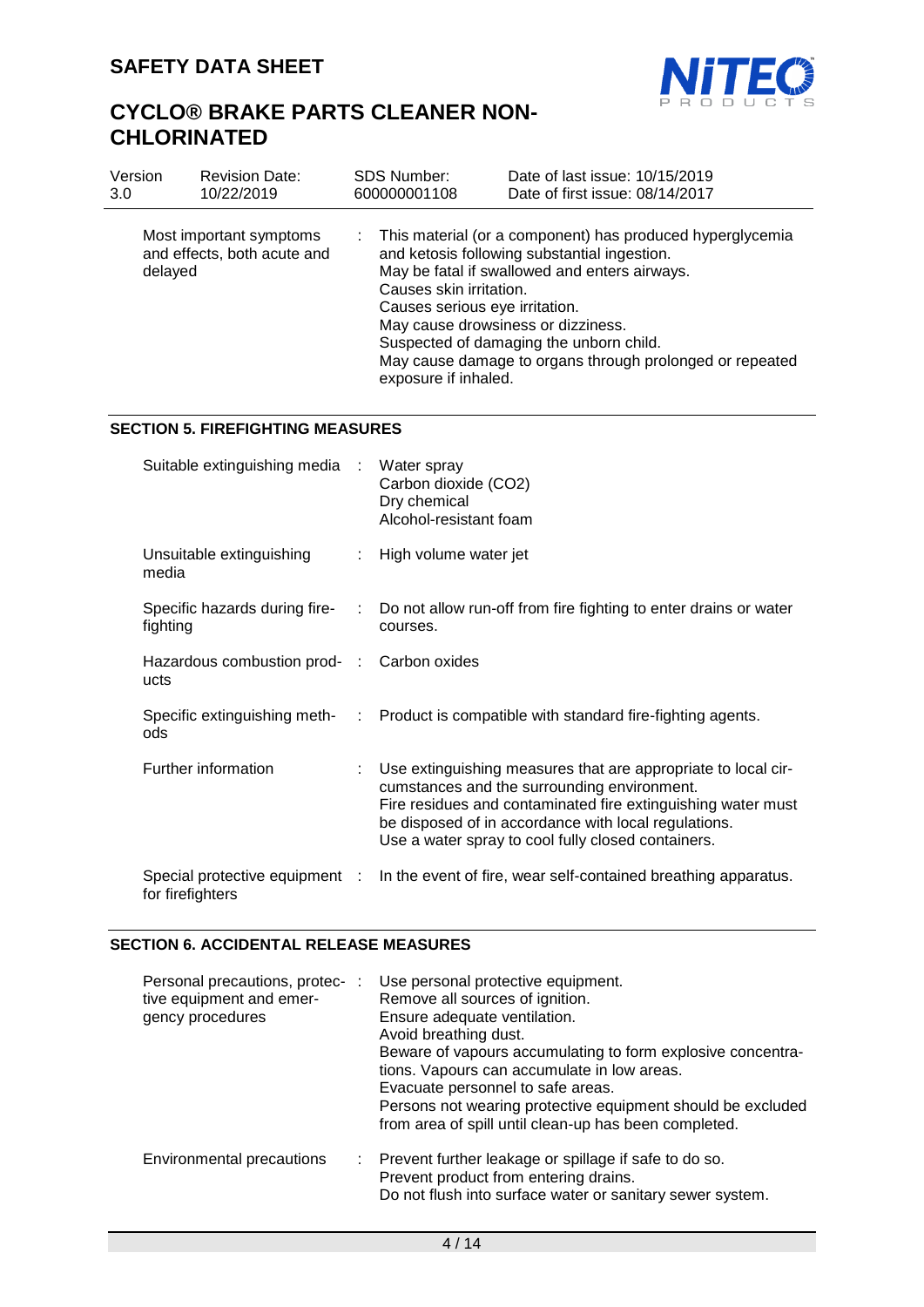

| Version<br>3.0 | <b>Revision Date:</b><br>10/22/2019                      |   | SDS Number:<br>600000001108                                                                                                                                                             | Date of last issue: 10/15/2019<br>Date of first issue: 08/14/2017                                                                                                                                                                                                                                                                                                                                                                                                                                                                                                                                                                                    |
|----------------|----------------------------------------------------------|---|-----------------------------------------------------------------------------------------------------------------------------------------------------------------------------------------|------------------------------------------------------------------------------------------------------------------------------------------------------------------------------------------------------------------------------------------------------------------------------------------------------------------------------------------------------------------------------------------------------------------------------------------------------------------------------------------------------------------------------------------------------------------------------------------------------------------------------------------------------|
|                | Methods and materials for<br>containment and cleaning up |   | respective authorities.                                                                                                                                                                 | If the product contaminates rivers and lakes or drains inform<br>Contain spillage, and then collect with non-combustible ab-<br>sorbent material, (e.g. sand, earth, diatomaceous earth, ver-<br>miculite) and place in container for disposal according to local<br>/ national regulations (see section 13).                                                                                                                                                                                                                                                                                                                                        |
|                | <b>SECTION 7. HANDLING AND STORAGE</b>                   |   |                                                                                                                                                                                         |                                                                                                                                                                                                                                                                                                                                                                                                                                                                                                                                                                                                                                                      |
|                | Advice on protection against<br>fire and explosion       |   | ignition.                                                                                                                                                                               | Take necessary action to avoid static electricity discharge<br>(which might cause ignition of organic vapours).<br>Electrically bond and ground all containers, personnel and<br>equipment before transfer or use of material. Special precau-<br>tions may be necessary to dissipate static electricity for non-<br>conductive containers. Use proper bonding and grounding<br>during product transfer as described in National Fire Protec-<br>tion Association document NFPA 77.<br>Keep away from open flames, hot surfaces and sources of<br>Use only explosion-proof equipment.<br>Do not spray on a naked flame or any incandescent material. |
|                | Advice on safe handling                                  |   | Avoid formation of aerosol.<br>Do not breathe vapours/dust.<br>Do not smoke.<br>Avoid contact with skin and eyes.<br>regulations.<br>Container hazardous when empty.<br>plication area. | Open drum carefully as content may be under pressure.<br>Provide sufficient air exchange and/or exhaust in work rooms.<br>Take precautionary measures against static discharges.<br>Dispose of rinse water in accordance with local and national<br>Smoking, eating and drinking should be prohibited in the ap-<br>For personal protection see section 8.                                                                                                                                                                                                                                                                                           |
|                | Conditions for safe storage                              |   | place.<br>kept upright to prevent leakage.<br>Observe label precautions.<br>No smoking.                                                                                                 | Keep container tightly closed in a dry and well-ventilated<br>Containers which are opened must be carefully resealed and                                                                                                                                                                                                                                                                                                                                                                                                                                                                                                                             |
|                | Further information on stor-<br>age stability            | ÷ |                                                                                                                                                                                         | No decomposition if stored and applied as directed.                                                                                                                                                                                                                                                                                                                                                                                                                                                                                                                                                                                                  |

# **SECTION 8. EXPOSURE CONTROLS/PERSONAL PROTECTION**

## **Components with workplace control parameters**

| ' Permissible<br>ters<br>Form<br>O1 | <b>Basis</b> |
|-------------------------------------|--------------|
|-------------------------------------|--------------|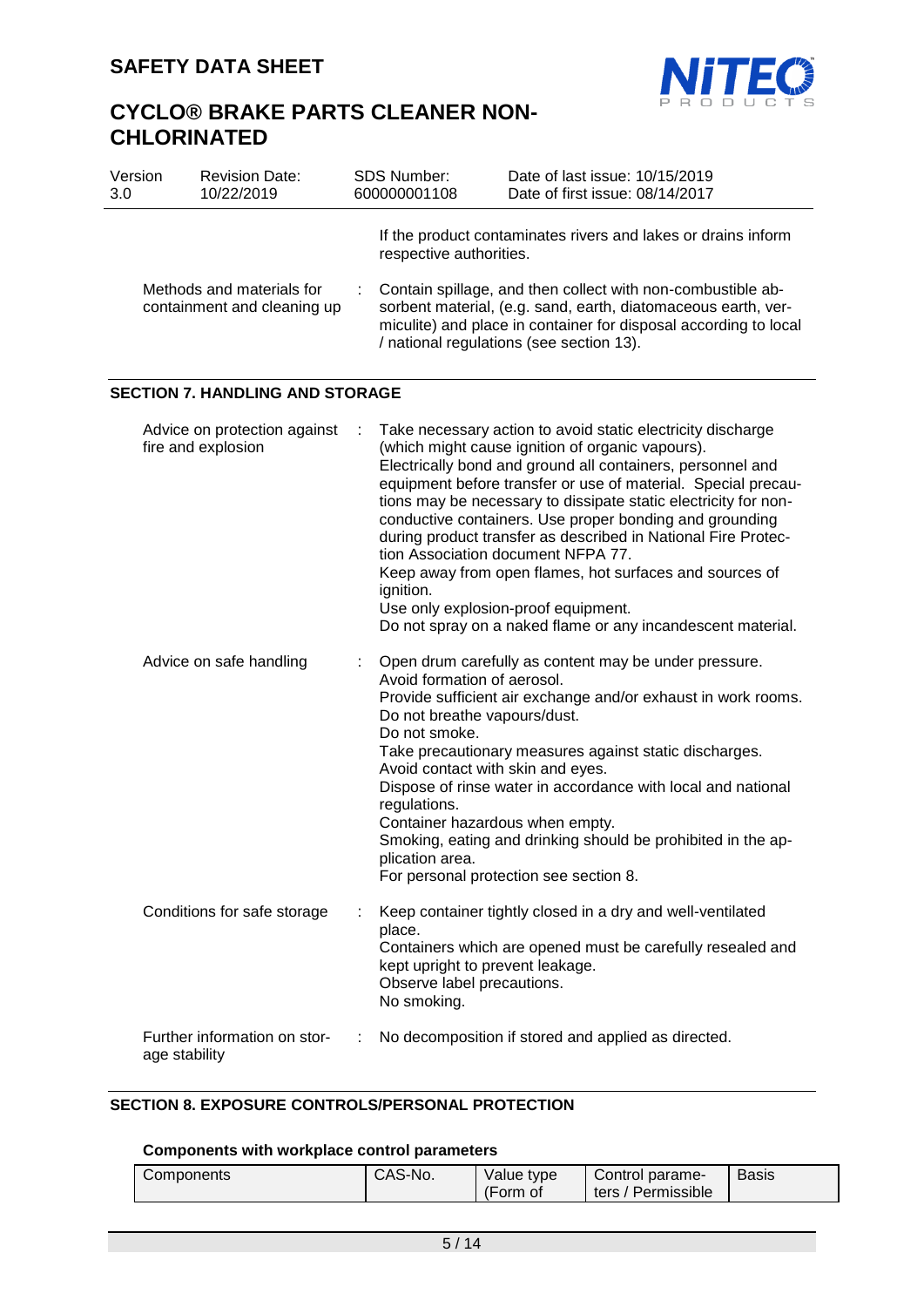

| Version<br>3.0 |  |
|----------------|--|
|                |  |

Revision Date: 10/22/2019

Date of last issue: 10/15/2019 Date of first issue: 08/14/2017

|                               |             | exposure)   | concentration |                  |
|-------------------------------|-------------|-------------|---------------|------------------|
| Acetone                       | 67-64-1     | <b>TWA</b>  | 250 ppm       | <b>ACGIH</b>     |
|                               |             | <b>STEL</b> | 500 ppm       | <b>ACGIH</b>     |
|                               |             | <b>TWA</b>  | 250 ppm       | <b>NIOSH REL</b> |
|                               |             |             | 590 mg/m3     |                  |
|                               |             | <b>TWA</b>  | 1,000 ppm     | OSHA Z-1         |
|                               |             |             | 2,400 mg/m3   |                  |
|                               |             | <b>TWA</b>  | 750 ppm       | OSHA P0          |
|                               |             |             | 1,800 mg/m3   |                  |
|                               |             | <b>STEL</b> | 1,000 ppm     | OSHA P0          |
|                               |             |             | 2,400 mg/m3   |                  |
| Toluene                       | 108-88-3    | <b>TWA</b>  | 20 ppm        | <b>ACGIH</b>     |
|                               |             | <b>TWA</b>  | 100 ppm       | <b>NIOSH REL</b> |
|                               |             |             | 375 mg/m3     |                  |
|                               |             | <b>ST</b>   | 150 ppm       | <b>NIOSH REL</b> |
|                               |             |             | 560 mg/m3     |                  |
|                               |             | <b>TWA</b>  | 200 ppm       | OSHA Z-2         |
|                               |             | CEIL        | 300 ppm       | OSHA Z-2         |
|                               |             | Peak        | 500 ppm       | OSHA Z-2         |
|                               |             |             | (10 minutes)  |                  |
|                               |             | <b>TWA</b>  | 100 ppm       | OSHA P0          |
|                               |             |             | 375 mg/m3     |                  |
|                               |             | <b>STEL</b> | 150 ppm       | OSHA P0          |
|                               |             |             | 560 mg/m3     |                  |
| Heptane, branched, cyclic and | 426260-76-6 | <b>TWA</b>  | 400 ppm       | <b>ACGIH</b>     |
| linear                        |             |             |               |                  |
|                               |             | <b>STEL</b> | 500 ppm       | <b>ACGIH</b>     |

# **Biological occupational exposure limits**

| Components | CAS-No.  | Control<br>parameters | Biological<br>specimen | Sam-<br>pling<br>time                                                      | Permissible<br>concentra-<br>tion | <b>Basis</b>               |
|------------|----------|-----------------------|------------------------|----------------------------------------------------------------------------|-----------------------------------|----------------------------|
| Acetone    | 67-64-1  | Acetone               | Urine                  | End of<br>shift (As<br>soon as<br>possible<br>after<br>exposure<br>ceases) | 25 mg/l                           | <b>ACGIH</b><br><b>BEI</b> |
| Toluene    | 108-88-3 | Toluene               | In blood               | Prior to<br>last shift<br>of work-<br>week                                 | $0.02$ mg/l                       | <b>ACGIH</b><br>BEI        |
|            |          | Toluene               | Urine                  | End of<br>shift (As<br>soon as<br>possible<br>after<br>exposure<br>ceases) | $0.03$ mg/l                       | <b>ACGIH</b><br><b>BEI</b> |
|            |          | o-Cresol              | Urine                  | End of<br>shift (As<br>soon as<br>possible                                 | $0.3$ mg/g<br>Creatinine          | <b>ACGIH</b><br>BEI        |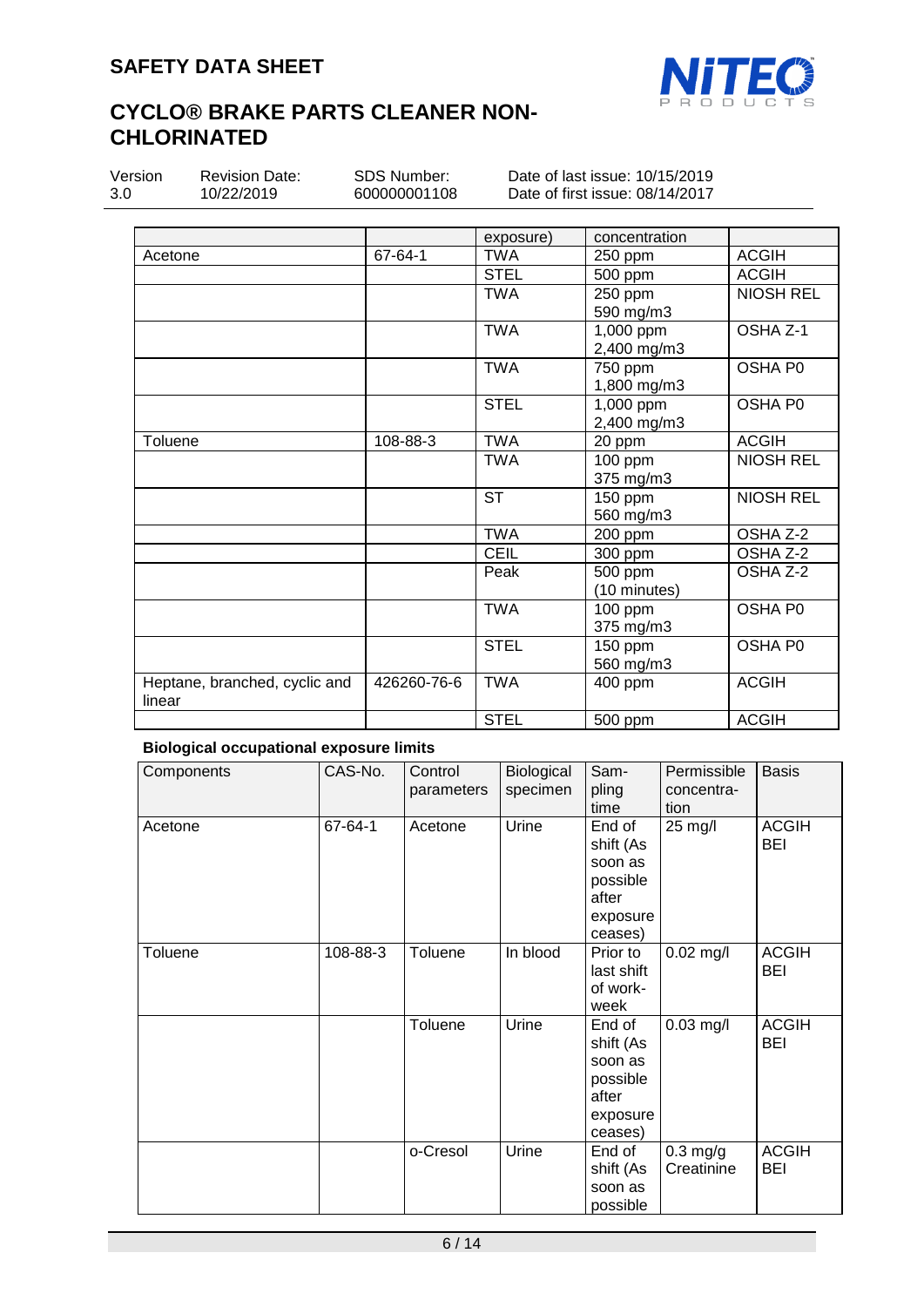

| Version<br>3.0 | <b>Revision Date:</b><br>10/22/2019 |   | SDS Number:<br>600000001108                                                             | Date of last issue: 10/15/2019<br>Date of first issue: 08/14/2017                                                                                                                                                                                  |  |
|----------------|-------------------------------------|---|-----------------------------------------------------------------------------------------|----------------------------------------------------------------------------------------------------------------------------------------------------------------------------------------------------------------------------------------------------|--|
|                |                                     |   |                                                                                         | after<br>exposure<br>ceases)                                                                                                                                                                                                                       |  |
|                | <b>Engineering measures</b>         |   | apparent adverse effects.                                                               | Provide sufficient mechanical (general and/or local exhaust)<br>ventilation to maintain exposure below exposure guidelines (if<br>applicable) or below levels that cause known, suspected or                                                       |  |
|                | Personal protective equipment       |   |                                                                                         |                                                                                                                                                                                                                                                    |  |
|                | Respiratory protection              | ÷ | proved filter.                                                                          | In the case of vapour formation use a respirator with an ap-                                                                                                                                                                                       |  |
|                | Hand protection                     |   |                                                                                         |                                                                                                                                                                                                                                                    |  |
|                | Remarks                             |   |                                                                                         | Wear resistant gloves (consult your safety equipment suppli-<br>er). The suitability for a specific workplace should be dis-<br>cussed with the producers of the protective gloves. Discard<br>gloves that show tears, pinholes, or signs of wear. |  |
|                | Eye protection                      |   |                                                                                         | Wear chemical splash goggles when there is the potential for<br>exposure of the eyes to liquid, vapor or mist.                                                                                                                                     |  |
|                | Skin and body protection            |   | Wear as appropriate:<br>Impervious clothing<br>Flame-resistant clothing<br>Safety shoes | Choose body protection according to the amount and con-<br>centration of the dangerous substance at the work place.                                                                                                                                |  |
|                | Hygiene measures                    |   | practice.<br>When using do not smoke.                                                   | Handle in accordance with good industrial hygiene and safety<br>When using do not eat or drink.                                                                                                                                                    |  |

# **SECTION 9. PHYSICAL AND CHEMICAL PROPERTIES**

| Appearance                  |    | liquid                         |
|-----------------------------|----|--------------------------------|
| Colour                      | t. | clear                          |
| Odour                       | t. | hydrocarbon-like               |
| Odour Threshold             |    | No data available              |
| рH                          |    | No data available              |
| Melting point/range         |    | : 78.88 °C                     |
| Boiling point/boiling range | t. | 56.11 °C                       |
| Flash point                 | t. | $-20 °C$<br>Method: closed cup |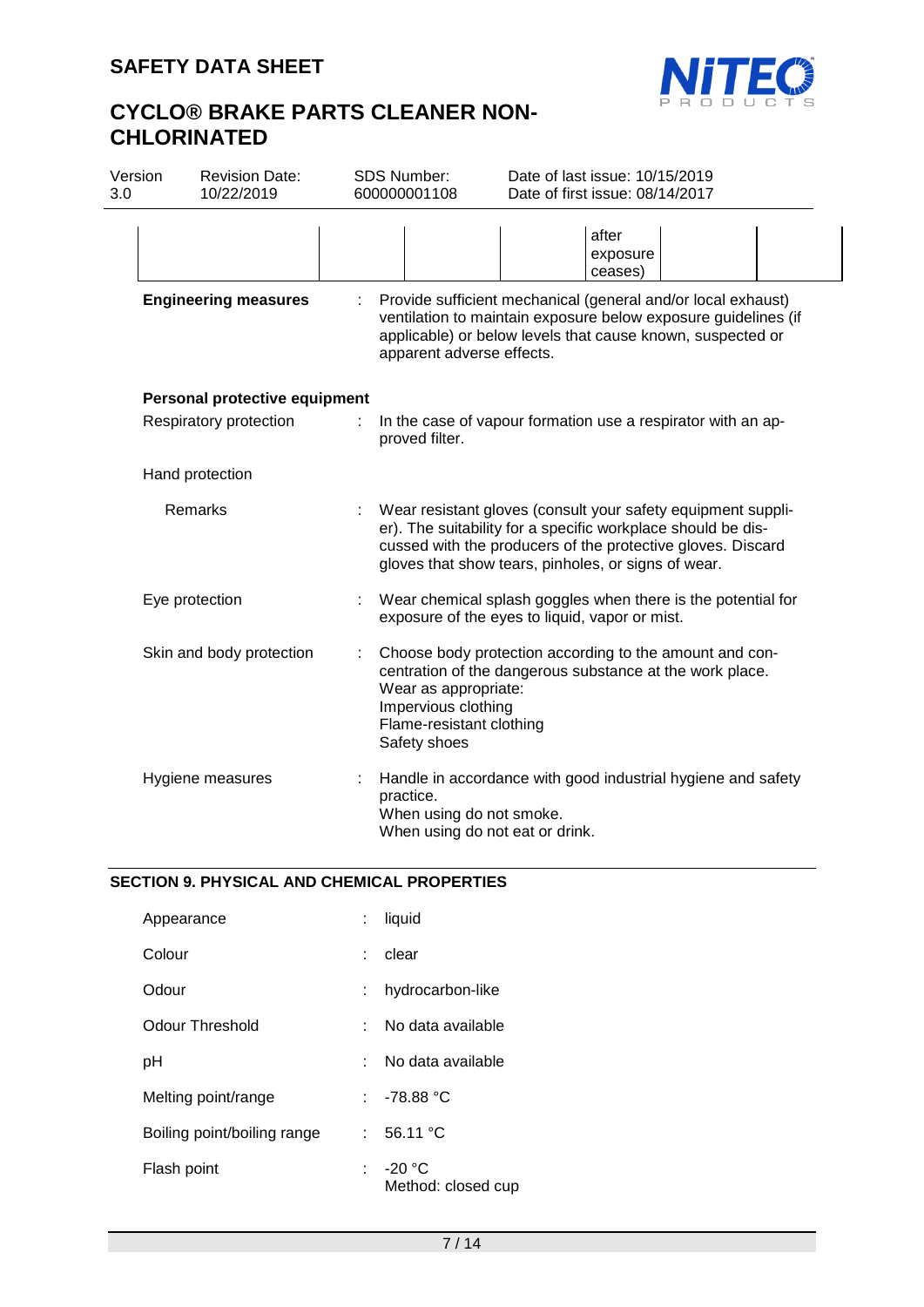

| Version<br>3.0                                        |                 | <b>Revision Date:</b><br>10/22/2019                   |   | <b>SDS Number:</b><br>600000001108 | Date of last issue: 10/15/2019<br>Date of first issue: 08/14/2017 |
|-------------------------------------------------------|-----------------|-------------------------------------------------------|---|------------------------------------|-------------------------------------------------------------------|
|                                                       |                 | Evaporation rate                                      | ÷ | No data available                  |                                                                   |
|                                                       | Self-ignition   |                                                       |   | No data available                  |                                                                   |
| Upper explosion limit / Upper :<br>flammability limit |                 |                                                       |   | 7.1 %(V)                           |                                                                   |
|                                                       |                 | Lower explosion limit / Lower :<br>flammability limit |   | 1.2 %(V)                           |                                                                   |
|                                                       |                 | Vapour pressure                                       |   | No data available                  |                                                                   |
|                                                       |                 | Relative vapour density                               | ÷ | No data available                  |                                                                   |
|                                                       | Density         |                                                       |   | $6.62$ lb/gal                      |                                                                   |
|                                                       | Solubility(ies) | Water solubility                                      |   | partly soluble                     |                                                                   |
|                                                       | octanol/water   | Partition coefficient: n-                             |   | No data available                  |                                                                   |
|                                                       | Viscosity       | Viscosity, dynamic                                    | ÷ | No data available                  |                                                                   |
|                                                       |                 | Viscosity, kinematic                                  |   | No data available                  |                                                                   |
|                                                       |                 | Molecular weight                                      |   | No data available                  |                                                                   |
|                                                       |                 | VOC % By Weight                                       |   | 9%                                 |                                                                   |

# **SECTION 10. STABILITY AND REACTIVITY**

| Reactivity                              |               | No decomposition if stored and applied as directed.                                                 |
|-----------------------------------------|---------------|-----------------------------------------------------------------------------------------------------|
| Chemical stability                      |               | No decomposition if stored and applied as directed.                                                 |
| Possibility of hazardous reac-<br>tions | $\mathcal{L}$ | No decomposition if stored and applied as directed.<br>Vapours may form explosive mixture with air. |
| Conditions to avoid                     |               | Heat, flames and sparks.                                                                            |
| Hazardous decomposition<br>products     |               | Carbon oxides                                                                                       |

# **SECTION 11. TOXICOLOGICAL INFORMATION**

## **Information on likely routes of exposure** Inhalation Eye contact Skin contact Ingestion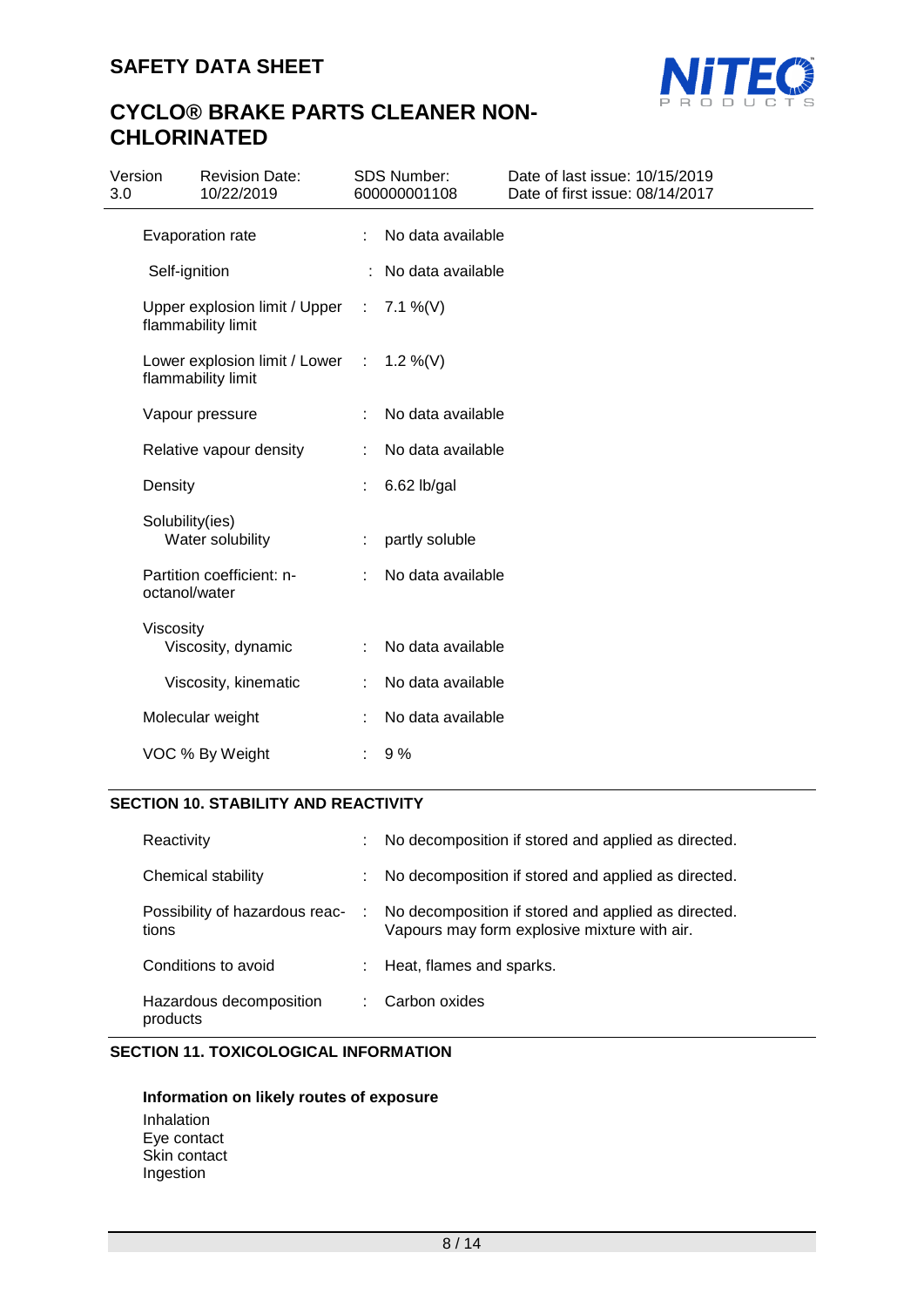

| Version<br>3.0 |                                                | <b>Revision Date:</b><br>10/22/2019                                  |                       | <b>SDS Number:</b><br>600000001108                                                                                 | Date of last issue: 10/15/2019<br>Date of first issue: 08/14/2017 |  |
|----------------|------------------------------------------------|----------------------------------------------------------------------|-----------------------|--------------------------------------------------------------------------------------------------------------------|-------------------------------------------------------------------|--|
|                |                                                | <b>Acute toxicity</b>                                                |                       |                                                                                                                    |                                                                   |  |
|                | Not classified based on available information. |                                                                      |                       |                                                                                                                    |                                                                   |  |
|                | <b>Product:</b>                                |                                                                      |                       |                                                                                                                    |                                                                   |  |
|                |                                                | Acute inhalation toxicity                                            | t.                    | Acute toxicity estimate: > 200 mg/l<br>Exposure time: 4 h<br>Test atmosphere: vapour<br>Method: Calculation method |                                                                   |  |
|                |                                                | Components:                                                          |                       |                                                                                                                    |                                                                   |  |
|                | <b>Acetone:</b>                                |                                                                      |                       |                                                                                                                    |                                                                   |  |
|                |                                                | Acute oral toxicity                                                  |                       | LD50 (Rat, female): 5,800 mg/kg                                                                                    |                                                                   |  |
|                |                                                | Acute inhalation toxicity                                            | ÷.                    | LC50 (Rat, female): 76 mg/l<br>Exposure time: 4 h<br>Test atmosphere: vapour                                       |                                                                   |  |
|                |                                                | Acute dermal toxicity                                                |                       | LD50 (Rabbit): $> 7,426$ mg/kg                                                                                     |                                                                   |  |
|                | Toluene:                                       |                                                                      |                       |                                                                                                                    |                                                                   |  |
|                |                                                | Acute oral toxicity                                                  | $\mathbb{Z}^{\times}$ | LD50 (Rat): $> 5,000$ mg/kg                                                                                        |                                                                   |  |
|                |                                                | Acute inhalation toxicity                                            |                       | LC50 (Rat, males): 25.7 mg/l<br>Exposure time: 4 h<br>Test atmosphere: vapour                                      |                                                                   |  |
|                |                                                | Acute dermal toxicity                                                | ÷                     | LD50 (Rabbit): 12,124 mg/kg                                                                                        |                                                                   |  |
|                |                                                | <b>Skin corrosion/irritation</b><br>Causes skin irritation.          |                       |                                                                                                                    |                                                                   |  |
|                | <b>Product:</b>                                |                                                                      |                       |                                                                                                                    |                                                                   |  |
|                |                                                | Remarks: May cause skin irritation and/or dermatitis.                |                       |                                                                                                                    |                                                                   |  |
|                |                                                | Components:                                                          |                       |                                                                                                                    |                                                                   |  |
|                | Acetone:                                       | Result: Possibly irritating to skin                                  |                       |                                                                                                                    |                                                                   |  |
|                |                                                | Result: Repeated exposure may cause skin dryness or cracking.        |                       |                                                                                                                    |                                                                   |  |
|                | Toluene:                                       | Result: Irritating to skin.                                          |                       |                                                                                                                    |                                                                   |  |
|                |                                                | Heptane, branched, cyclic and linear:<br>Result: Irritating to skin. |                       |                                                                                                                    |                                                                   |  |
|                |                                                | Serious eye damage/eye irritation                                    |                       |                                                                                                                    |                                                                   |  |

Causes serious eye irritation.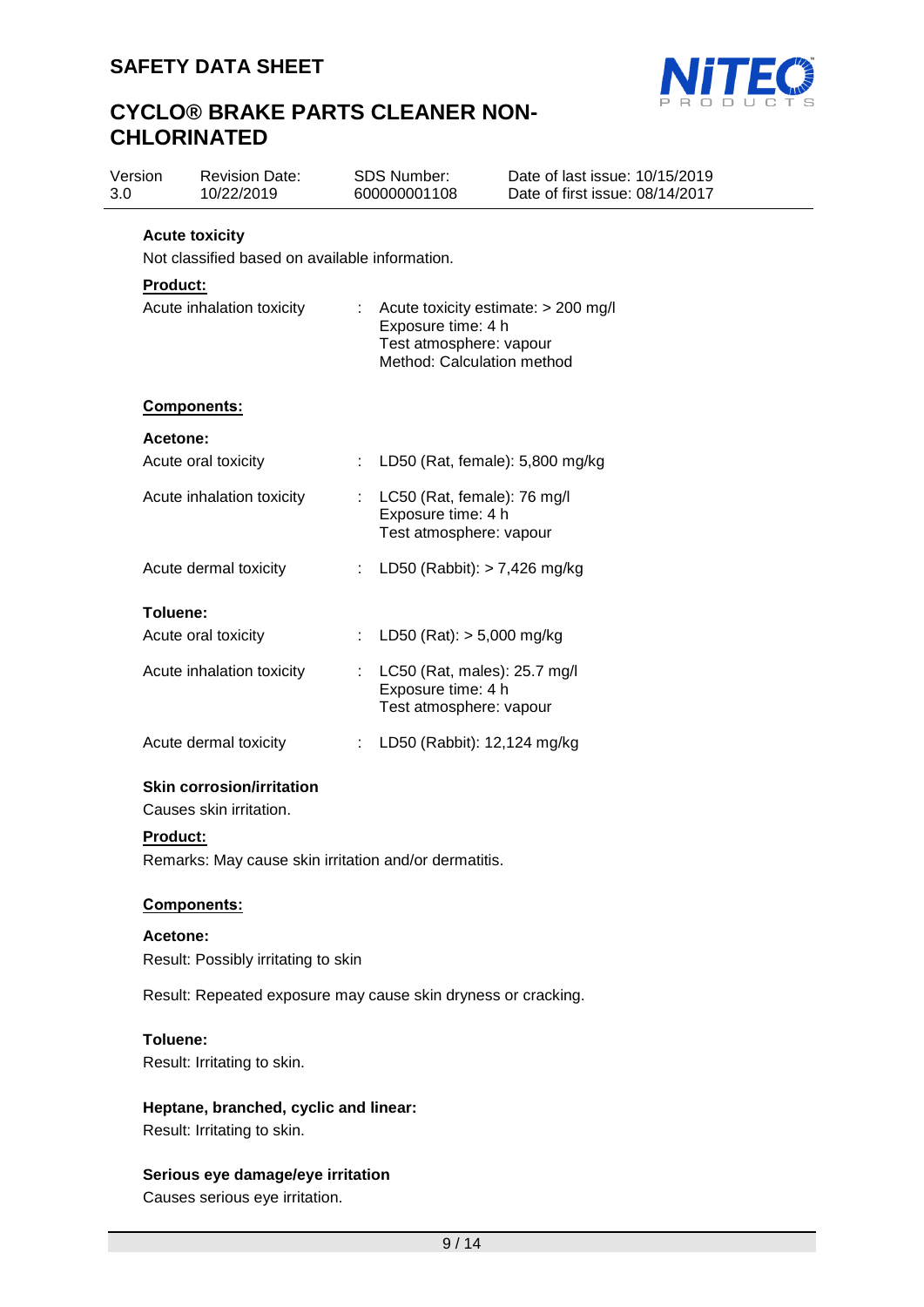

| Version | <b>Revision Date:</b> | SDS Number:  |
|---------|-----------------------|--------------|
| 3.0     | 10/22/2019            | 600000001108 |

Date of last issue: 10/15/2019 Date of first issue: 08/14/2017

## **Product:**

Remarks: Vapours may cause irritation to the eyes, respiratory system and the skin.

#### **Components:**

#### **Acetone:**

Result: Irritating to eyes. Assessment: Irritating to eyes.

#### **Toluene:**

Result: Irritating to eyes.

## **Heptane, branched, cyclic and linear:**

Result: Possibly irritating to eyes

#### **Respiratory or skin sensitisation**

#### **Skin sensitisation**

Not classified based on available information.

### **Respiratory sensitisation**

Not classified based on available information.

## **Components:**

#### **Heptane, branched, cyclic and linear:**

Result: Substance is not considered to be potential skin sensitiser.

### **Germ cell mutagenicity**

Not classified based on available information.

#### **Carcinogenicity**

Not classified based on available information.

| <b>IARC</b> | No component of this product present at levels greater than or<br>equal to 0.1% is identified as probable, possible or confirmed<br>human carcinogen by IARC. |
|-------------|---------------------------------------------------------------------------------------------------------------------------------------------------------------|
| <b>OSHA</b> | No component of this product present at levels greater than or<br>equal to 0.1% is on OSHA's list of regulated carcinogens.                                   |
| <b>NTP</b>  | No component of this product present at levels greater than or<br>equal to 0.1% is identified as a known or anticipated carcinogen<br>by NTP.                 |

#### **Reproductive toxicity**

Suspected of damaging the unborn child.

#### **Components:**

#### **Toluene:**

Reproductive toxicity - Assessment : Some evidence of adverse effects on development, based on animal experiments.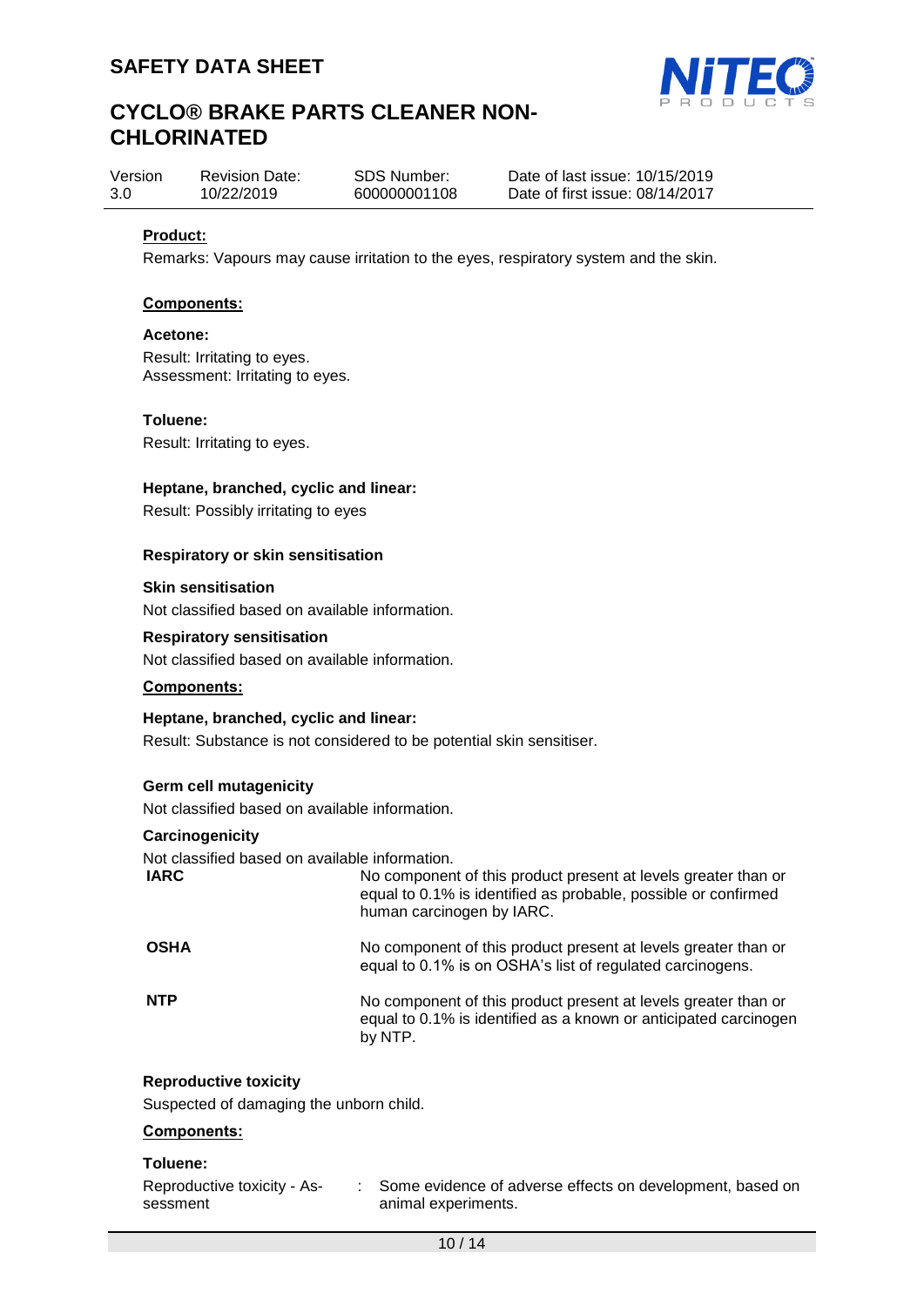

Version 3.0 Revision Date: 10/22/2019

SDS Number: 600000001108 Date of last issue: 10/15/2019 Date of first issue: 08/14/2017

## **STOT - single exposure**

May cause drowsiness or dizziness.

#### **Components:**

#### **Acetone:**

Exposure routes: Inhalation Target Organs: Nervous system Assessment: May cause drowsiness or dizziness.

#### **Toluene:**

Exposure routes: Inhalation Target Organs: Central nervous system Assessment: May cause drowsiness or dizziness.

#### **Heptane, branched, cyclic and linear:**

Exposure routes: Inhalation Target Organs: Central nervous system Assessment: May cause drowsiness or dizziness.

### **STOT - repeated exposure**

May cause damage to organs (Neurologic: other (neuropsychological effects, auditory dysfunction and effects on color vision)) through prolonged or repeated exposure if inhaled.

#### **Components:**

#### **Toluene:**

Exposure routes: Inhalation Target Organs: Neurologic: other (neuropsychological effects, auditory dysfunction and effects on color vision) Assessment: May cause damage to organs through prolonged or repeated exposure.

### **Aspiration toxicity**

May be fatal if swallowed and enters airways.

### **Components:**

### **Acetone:**

May be harmful if swallowed and enters airways.

#### **Toluene:**

May be fatal if swallowed and enters airways.

### **Heptane, branched, cyclic and linear:**

May be fatal if swallowed and enters airways.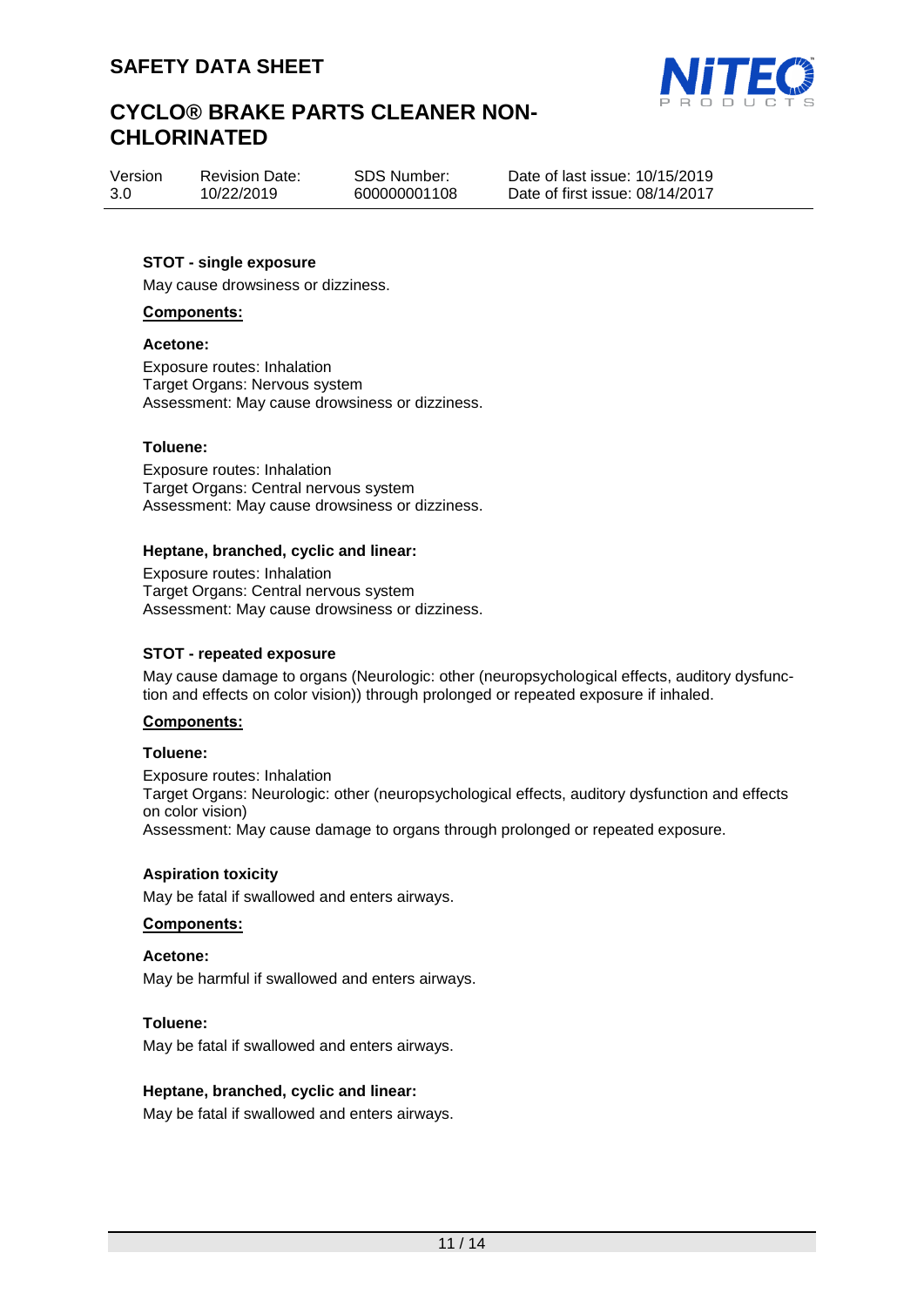

| Version | <b>Revision Date:</b> | SDS Number:  | Date of last issue: 10/15/2019  |
|---------|-----------------------|--------------|---------------------------------|
| 3.0     | 10/22/2019            | 600000001108 | Date of first issue: 08/14/2017 |

#### **Further information**

## **Product:**

Remarks: Symptoms of overexposure may be headache, dizziness, tiredness, nausea and vomiting.

#### **SECTION 12. ECOLOGICAL INFORMATION**

| <b>Toxicity</b>       |                                                            |
|-----------------------|------------------------------------------------------------|
| Additional ecological | An environmental hazard cannot be excluded in the event of |
| information           | unprofessional handling or disposal.                       |
|                       | Toxic to aquatic life with long lasting effects.           |

#### **SECTION 13. DISPOSAL CONSIDERATIONS**

| <b>Disposal methods</b> |                                                                                                                                                                |
|-------------------------|----------------------------------------------------------------------------------------------------------------------------------------------------------------|
| Waste from residues     | Dispose of in accordance with all applicable local, state and<br>federal regulations.                                                                          |
| Contaminated packaging  | Empty remaining contents.<br>÷.<br>Dispose of as unused product.<br>Do not re-use empty containers.<br>Do not burn, or use a cutting torch on, the empty drum. |

## **SECTION 14. TRANSPORT INFORMATION**

Dangerous goods descriptions (if indicated below) may not reflect quantity, end-use, or region-specific exceptions that can be applied. Consult shipping documents for descriptions that are specific to the shipment.

#### **International Regulations**

| <b>IATA-DGR</b><br>UN/ID No.<br>Proper shipping name | ÷ | <b>UN 1993</b><br>Flammable liquid, n.o.s.              |
|------------------------------------------------------|---|---------------------------------------------------------|
|                                                      |   | (ACETONE, TOLUENE, Heptane)                             |
| Class                                                |   | 3                                                       |
| Packing group                                        |   | Ш                                                       |
| Labels                                               |   | 3                                                       |
| Packing instruction (cargo<br>aircraft)              |   | 364                                                     |
| Packing instruction<br>(passenger aircraft)          |   | 353                                                     |
| <b>IMDG-Code</b>                                     |   |                                                         |
| UN number                                            |   | <b>UN 1993</b>                                          |
| Proper shipping name                                 |   | FLAMMABLE LIQUID, N.O.S.<br>(ACETONE, TOLUENE, Heptane) |
| Class                                                | ۲ | 3                                                       |
| Packing group                                        |   | Ш                                                       |
| Labels                                               |   | 3                                                       |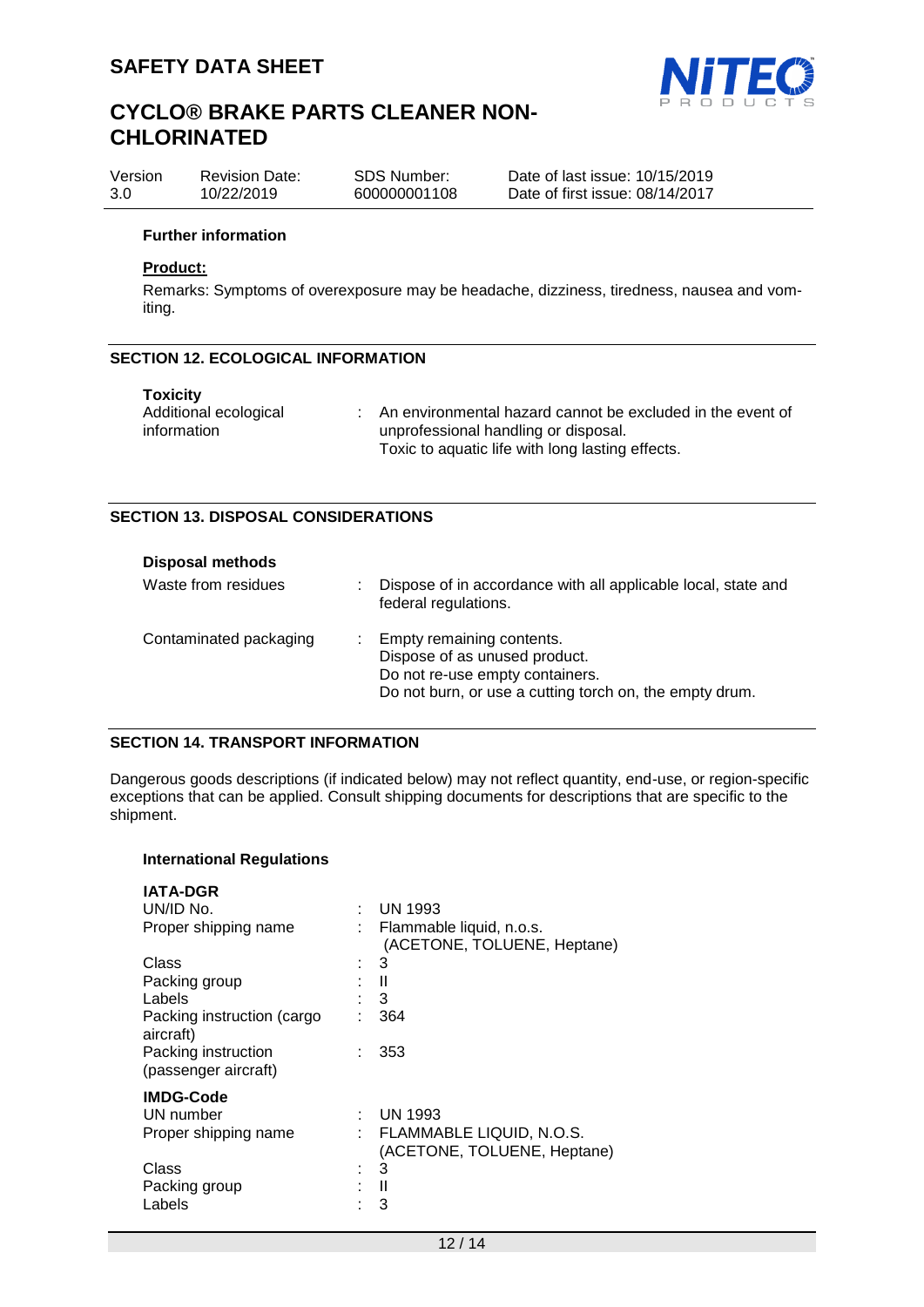

| Version<br>3.0 |                                              | <b>Revision Date:</b><br>10/22/2019     |  | <b>SDS Number:</b><br>600000001108                | Date of last issue: 10/15/2019<br>Date of first issue: 08/14/2017        |  |
|----------------|----------------------------------------------|-----------------------------------------|--|---------------------------------------------------|--------------------------------------------------------------------------|--|
|                | EmS Code                                     | Marine pollutant                        |  | F-E, <u>S-E</u><br>yes                            |                                                                          |  |
|                |                                              | Not applicable for product as supplied. |  |                                                   | Transport in bulk according to Annex II of MARPOL 73/78 and the IBC Code |  |
|                | <b>National Regulations</b>                  |                                         |  |                                                   |                                                                          |  |
|                | <b>49 CFR</b>                                | UN/ID/NA number<br>Proper shipping name |  | $\therefore$ UN 1993<br>Flammable liquids, n.o.s. | (ACETONE, TOLUENE, Heptane)                                              |  |
|                | Class<br>Packing group<br>Labels<br>ERG Code | Marine pollutant                        |  | 3<br>H<br>3<br>128<br>no                          |                                                                          |  |

# **SECTION 15. REGULATORY INFORMATION**

### **EPCRA - Emergency Planning and Community Right-to-Know Act**

## **CERCLA Reportable Quantity**

| Components   | CAS-No.        | Component RQ | Calculated product RQ |
|--------------|----------------|--------------|-----------------------|
|              |                | (lbs)        | (lbs)                 |
| Acetone      | 67-64-1        | 100          | 100 (F003)            |
| Ethylbenzene | $100 - 41 - 4$ | 100          | 100 (F003)            |
| Xylene       | 1330-20-7      | 100          | 100 (F003)            |
| Toluene      | 108-88-3       | 100          | 100 (F005)            |
| Benzene      | $71 - 43 - 2$  | 10           | 10 (D018)             |
| Acetone      | 67-64-1        | 5000         |                       |

\*: Calculated RQ exceeds reasonably attainable upper limit.

### **SARA 304 Extremely Hazardous Substances Reportable Quantity**

This material does not contain any components with a section 304 EHS RQ.

### **SARA 302 Extremely Hazardous Substances Threshold Planning Quantity**

This material does not contain any components with a section 302 EHS TPQ.

| SARA 311/312 Hazards | : Flammable (gases, aerosols, liquids, or solids)<br>Serious eye damage or eye irritation<br>Reproductive toxicity<br>Specific target organ toxicity (single or repeated exposure)<br>Aspiration hazard<br>Skin corrosion or irritation |          |                  |  |  |
|----------------------|-----------------------------------------------------------------------------------------------------------------------------------------------------------------------------------------------------------------------------------------|----------|------------------|--|--|
| <b>SARA 313</b>      | : The following components are subject to reporting levels es-<br>tablished by SARA Title III, Section 313:                                                                                                                             |          |                  |  |  |
|                      | Toluene                                                                                                                                                                                                                                 | 108-88-3 | $>= 5 - < 10 \%$ |  |  |